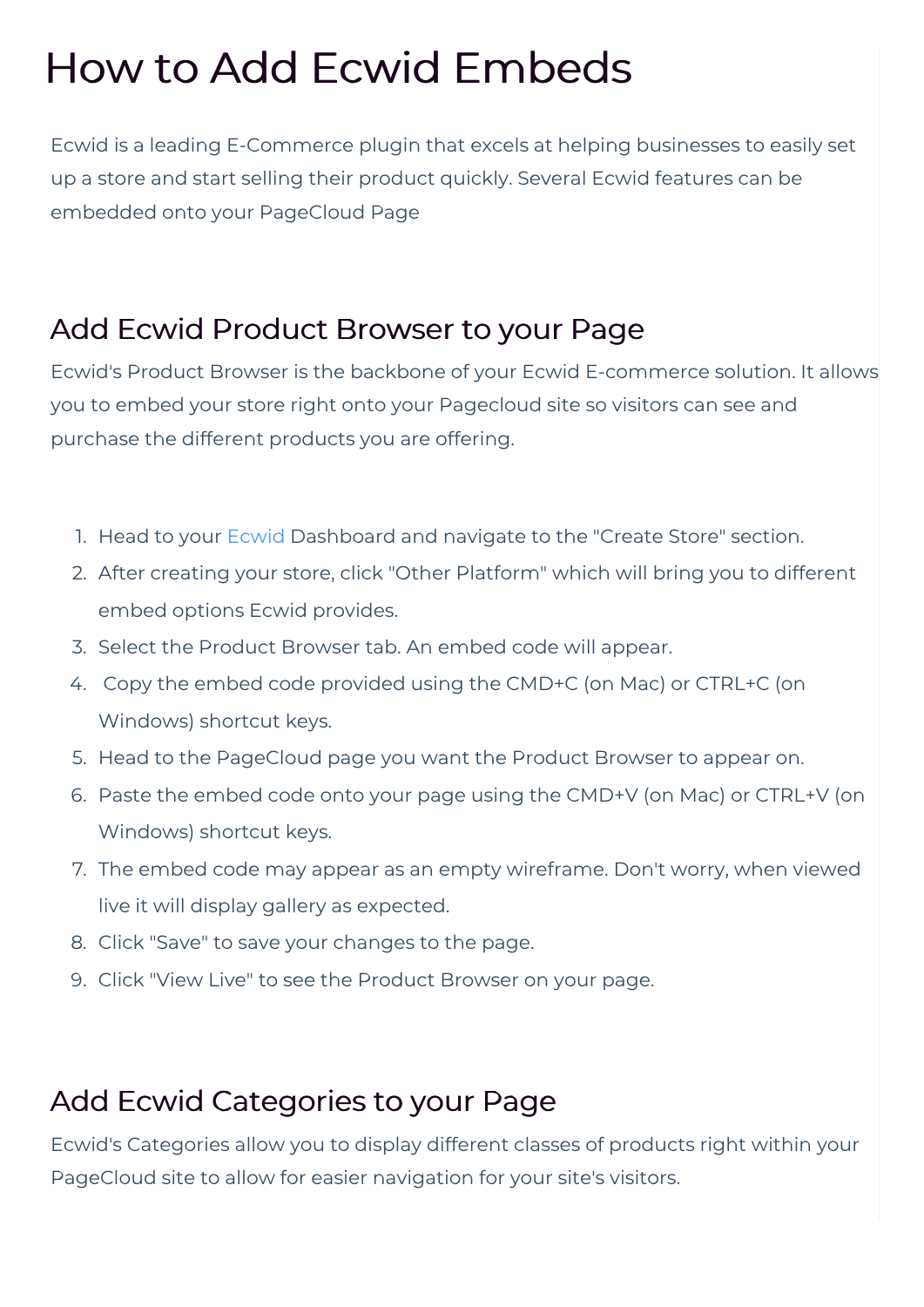- 1. Head to your Ecwid Dashboard and navigate to the "Create Store" section.
- 2. After creating your store, click "Other Platform" which will bring you to different embed options Ecwid provides.
- 3. Select the Categories tab. An embed code will appear.
- 4. Copy the embed code provided using the CMD+C (on Mac) or CTRL+C (on Windows) shortcut keys.
- 5. Head to the PageCloud page you want the Categories to appear on.
- 6. Paste the embed code onto your page using the CMD+V (on Mac) or CTRL+V (on Windows) shortcut keys.
- 7. The embed code may appear as an empty wireframe. Don't worry, when viewed live it will display gallery as expected.
- 8. Click "Save" to save your changes to the page.
- 9. Click "View Live" to see the Categories on your page.

## Add Ecwid Mini Cart to your Page

Ecwid's Mini Cart allows your customers to easily see what is in their shopping bag and start the checkout from any page that includes the Mini Cart.

- 1. Head to your Ecwid Dashboard and navigate to the "Create Store" section.
- 2. After creating your store, click "Other Platform" which will bring you to different embed options Ecwid provides.
- 3. Select the Mini Cart tab. An embed code will appear.
- 4. Copy the embed code provided using the CMD+C (on Mac) or CTRL+C (on Windows) shortcut keys.
- 5. Head to the PageCloud page you want the Mini Cart to appear on.
- 6. Paste the embed code onto your page using the CMD+V (on Mac) or CTRL+V (on Windows) shortcut keys.
- 7. The embed code may appear as an empty wireframe. Don't worry, when viewed